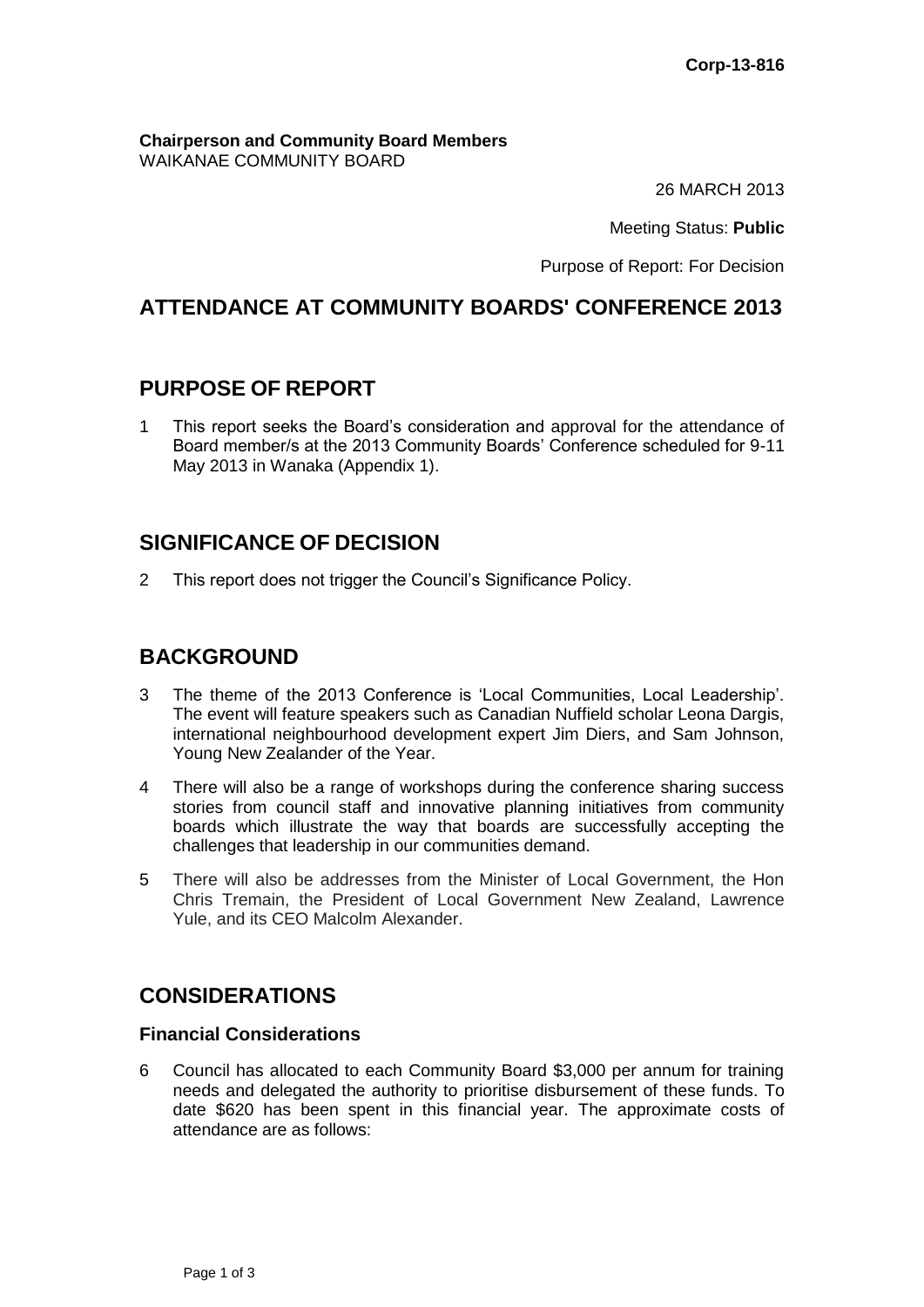| ITEM                                                                                                                                                                             | <b>Cost per</b><br>person (\$) |
|----------------------------------------------------------------------------------------------------------------------------------------------------------------------------------|--------------------------------|
| Registration (includes Attendance at all<br>conference business sessions and<br>workshops, welcome reception<br>and conference dinner incorporating the best<br>practice awards) | \$745                          |
| Air Travel – return from Wellington<br>(Flights are for Thursday 8 May and<br>returning Saturday 11 May)                                                                         | \$378                          |
| Airport Transfer from Queenstown to<br>Wanaka                                                                                                                                    | \$40                           |
| 3 Nights Accommodation at The<br>Edgewater @ \$143 per night                                                                                                                     | \$429                          |
| <b>TOTAL</b>                                                                                                                                                                     | \$1592                         |

### **Legal Considerations**

7 There are no legal considerations.

### **Delegation**

8 The Community Board may make this decision under clause 10.28, Section D of the Governance Structure and Delegations (29 November 2012 version):

*"Authority to set priorities for and expend annual funding allocated by Council for the purposes of training and development."* 

### **Consultation**

9 There are no consultation considerations.

#### **Policy Implications**

10 There are no policy implications.

#### **Tāngata Whenua Considerations**

11 There are no tāngata whenua considerations.